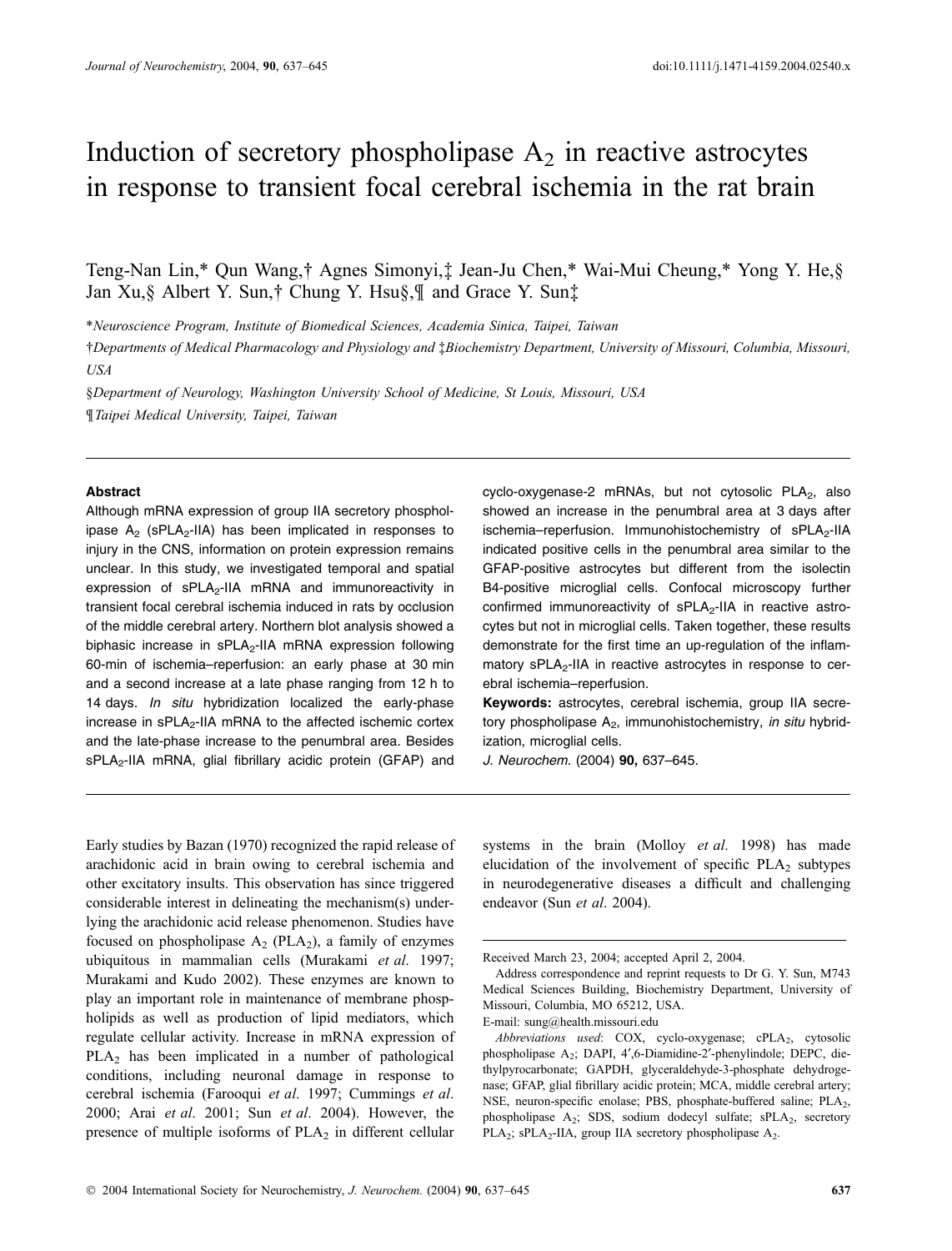Secretory  $PLA_2$  (sPLA<sub>2</sub>) consists of a family of enzymes of low molecular weight (Murakami and Kudo 2002). Among these, the group IIA  $sPLA_2$  ( $sPLA_2$ -IIA) has been studied extensively because of its involvement in inflammatory processes (Fuentes *et al.* 2002). Up-regulation of sPLA<sub>2</sub>-IIA mRNA expression has been reported in rat brain after transient global ischemia (Lauritzen et al. 1994) and an increase in  $sPLA_2$  activity was observed after photochemically induced focal cerebral ischemia (Yagami et al. 2002). Although cerebral ischemia is associated with increased production of cytokines, chemokines, adhesion molecules and lipid mediators (Iadecola and Alexander 2001), it is not clear whether  $sPLA_2$ -IIA is one of the proteins induced as a result of the insult. In this study, a rat focal cerebral ischemia–reperfusion model induced by middle cerebral artery (MCA) occlusion was used to investigate the temporal and spatial response of  $sPLA_2$ -IIA mRNA and immunoreactivity. It is well recognized that cyclo-oxygenases (COXs) are important downstream enzymes for prostanoid synthesis. Therefore, an *in situ* hybridization study examining expression of cytosolic  $PLA_2$  (cPLA<sub>2</sub>) and COX-2 mRNA was also included in this study. We demonstrated a biphasic increase in sPLA<sub>2</sub>-IIA mRNA after ischemia–reperfusion, and sPLA<sub>2</sub>-IIA immunoreactivity associated with reactive astrocytes and not with microglial cells.

#### Materials and methods

#### Stroke model

The focal cerebral ischemia–reperfusion model in rats has been described previously (Chen et al. 1986; Lin et al. 1993). Briefly, male Long–Evans rats weighing 250–300 g were anesthetized with chloral hydrate (360 mg/kg bodyweight, i.p.). The trunk of the right MCA above the rhinal fissure was identified under a stereomicroscope and ligated with a 10–0 suture. Interruption of blood flow distal to ligation was confirmed under the microscope. Both common carotid arteries were then occluded using non-traumatic aneurysm clips. After 60 min ischemia, the aneurysm clips and the suture were removed, and restoration of blood flow in all three arteries was verified under the dissecting microscope. While under anesthesia, the rectal temperature was monitored and maintained at  $37.0 \pm 0.5$ °C using a homeothermic blanket (Harvard Apparatus, Holliston, MA, USA). In this model, ischemia for 60 min consistently resulted in a large infarct confined to the right MCA cortex. No morphological or biochemical evidence of ischemic brain injury was noted in the left MCA cortex. Regional cerebral blood flow in this model has been studied using labeled isopropyliodoamphetamine-iodoantipyrine (An et al. 1993; Lin et al. 2002), although the procedure was not used in this particular experiment. In previous studies, the right MCA cortex that sustained severe ischemia showed reduction of blood flow by 88–92%. Only very mild reduction was observed outside the right MCA cortex.

After the ischemic insult (60 min), rats were kept in an airventilated incubator at  $24.0 \pm 0.5^{\circ}$ C for up to 2 weeks, and were provided with water and lab chow *ad libitum* until completion of the experiments. At the end of the 60-min MCA occlusion, 0, 30, 60 and 90 min, 4 and 12 h, 1, 3, 7 and 14 days after reperfusion, rats were killed by decapitation under anesthesia, and the brains were quickly removed to collect the cerebral cortex. The ischemic right and uninjured left MCA cortices were separated and immediately frozen in liquid nitrogen. Brain samples were stored at  $-70^{\circ}$ C until further processing. Sham controls were killed 24 h after sham operation. Other rats were killed by transcardial perfusion with normal saline under anesthesia, followed by cold 4% paraformaldehyde. The brains were removed and cryoprotected with 30% sucrose at 4°C overnight. All procedures were approved by the institutional Animal Studies Committee, and were in accordance with the PHS Guide for the Care and Use of Laboratory Animals, USDA Regulations, and the Guidelines of the AVMA Panel on Euthanasia.

#### RNA isolation and RT–PCR

Total RNA was isolated from frozen cerebral cortex as described previously (Lin et al. 2000). Total RNA  $(1 \mu g)$  was mixed with 200 units of Moloney Murine Leukemia Virus (MMLV) reverse transcriptase (Rtase; Clontech, Palo Alto, CA, USA) in a buffer containing a final concentration of 50 mm Tris-HCl (pH 8.3), 75 mm KCl, 3 mm  $MgCl<sub>2</sub>$ , 20 units Rnase inhibitor, 1 µm poly-dT oligomer, and  $0.5 \text{ mm}$  of each dNTP in a final volume of  $20 \mu L$ . The reaction mixture was incubated at  $42^{\circ}$ C for 1 h and then  $94^{\circ}$ C for 5 min to inactivate the enzyme. A total of 80 µL DEPC-treated water was added to the reaction mixture before storage at  $-70^{\circ}$ C.

Five microliters of the RT reaction solution was used in the PCR reaction. PCR was carried out in a final volume of 50 uL containing 200 μm each of dATP, dCTP, dGTP, and dTTP, 5 pmol of each primer, 1.25 units Taq polymerase (BRL, Fayetteville, GA, USA),  $20 \text{ mm}$  Tris-HCl (pH 8.4), 1.5 mm MgCl<sub>2</sub> and 50 mm KCl. The mixture was incubated in a thermal cycler for 35 cycles using the following profile:  $94^{\circ}$ C for 7 min, repeat cycles of  $94^{\circ}$ C for 45 s; 55°C for 45 s; and 72°C for 90 s. Samples were then incubated at 72°C for 7 min and cooled to 4°C (GeneAmp 2400, Perkin Elmer, Foster City, CA, USA). Primer sequences for sPLA<sub>2</sub>-IIA are: forward 5'-TGACTCATGACTGTTGTTACAACC-3'; and reverse: 5¢-TCTCAGGACCCTCTTAGGTACTA-3¢ which amplified a 493 bp fragment from rat sPLA<sub>2</sub>-IIA cDNA (Ishizaki et al. 1989; Li et al. 1999). PCR products were run on 2% agarose gel for DNA fragment size verification, then eluted and subcloned (Invitrogen, Grand Island, NY, USA) to confirm sequence identity and served as a probe to detect sPLA<sub>2</sub>-IIA mRNA in northern blots and *in situ* hybridization analysis.

#### Northern blot analysis

Northern blot analysis has been described previously (Lin et al. 2000). Briefly, RNA samples  $(15 \text{ µg}/\text{lane})$  from the entire cortex were applied to 1.2% agarose gel in the presence of 2.2 M formaldehyde. After electrophoresis, gels were transblotted on to Nytran<sup>TM</sup> membranes (Gene Screen Plus; DuPont, Boston, MA, USA). Membranes were prehybridized at  $60^{\circ}$ C in a solution containing 1% sodium dodecyl sulfate (SDS), 1 M NaCl, 10% dextran sulfate and 100 µg/mL sheared salmon sperm DNA. RT-PCR-amplified cDNA probes and glyceraldehyde-3-phosphate dehydrogenase (GAPDH) cDNA probes were labeled with [<sup>32</sup>P]dCTP using the random-primer labeling method (Amersham,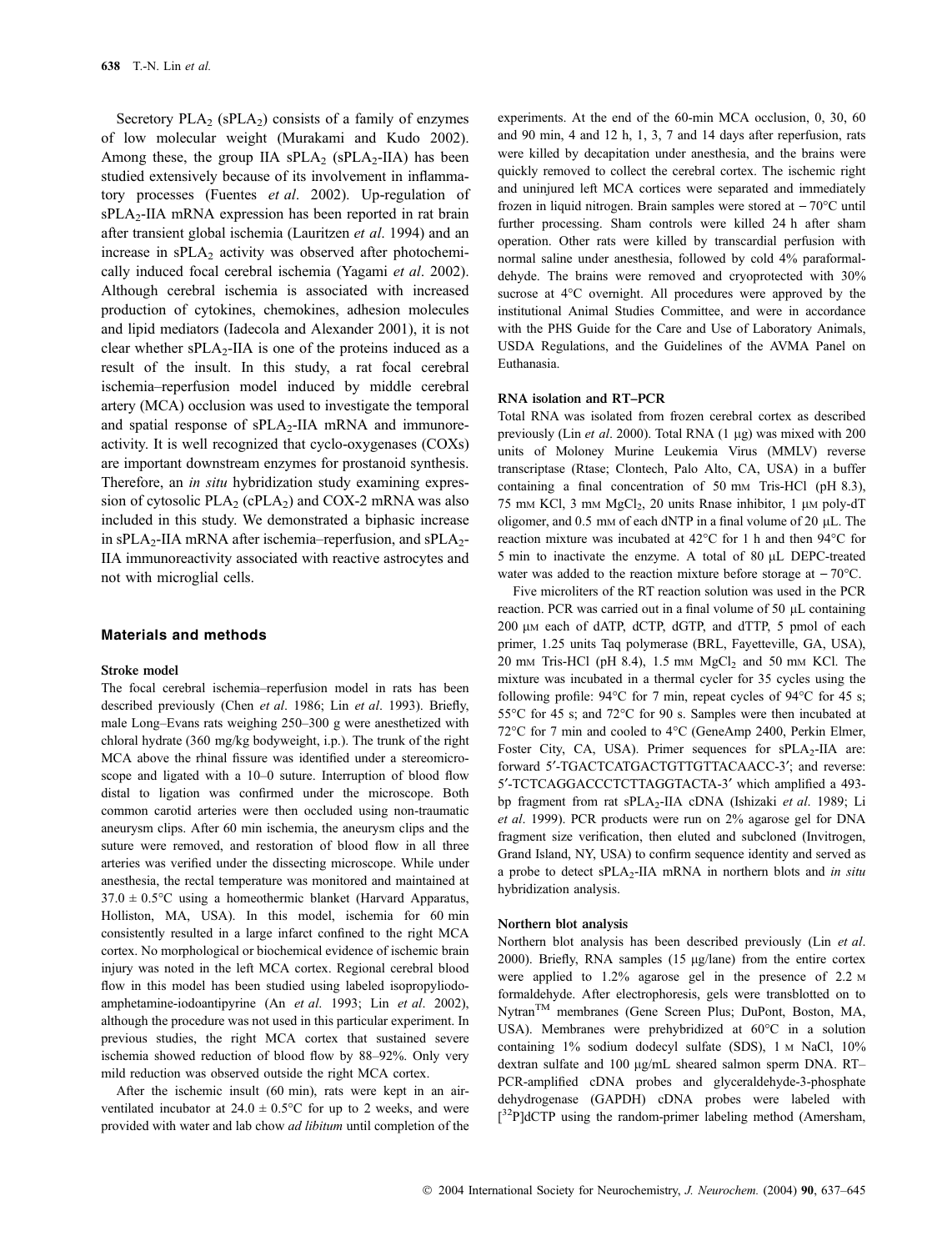Arlington Heights, IL, USA). Radioactive probes ( $1 \times 10^6$  cpm/mL) were added directly to the prehybridization solution. Following overnight hybridization at 60°C, membranes were washed twice in  $2 \times$  sodium citrate buffer (SSC) at room temperature for 5 min each, followed by two 30-min washes at 60 $\degree$ C in 2  $\times$  SSC/1% SDS and two 30-min washes at  $60^{\circ}$ C in  $0.1 \times$  SSC. Membranes were then exposed to Kodak X-Omat/XB-1 films (Fisher Scientific, St Louis, MO, USA). The radioactive bands were quantified by a densitometer.

#### In situ hybridization

In situ hybridization to detect the regional distribution of mRNA signals has been described previously (Lin et al. 1996). In brief, brain slices were frozen-sectioned at 25 µm thickness and mounted on poly-L-lysine-coated slides. Brain sections were subjected to 0.001% proteinase K digestion at  $37^{\circ}$ C for 30 min, then immersed in 0.1 mM triethanolamine with 0.25% acetic anhydride at room temperature for 10 min, and subsequently dehydrated in 50%, 70%, 95% and 100% ethanol (3 min each). Hybridization was carried out in a solution containing 12.5 mm formamide, 10% dextran sulfate, 0.3 mm NaCl,  $1 \times$  Denhardt's solution, 10 mm Tris-HCl (pH 8.0), 500 µg/mL sheared salmon sperm DNA, 100 µg/mL tRNA, 20 mm dithiothreitol and  $10^7$  cpm/mL of probe at 55°C. RT–PCR-amplified cDNA probes were labeled with  $\binom{33}{7}$ ]dCTP using the random primer labeling method (Amersham). Following overnight hybridization, slides were then washed sequentially in  $2 \times$ ,  $1 \times$ ,  $0.2 \times$  and  $0.1 \times$ SSC at 55°C for 30 min each, followed by dehydration in 50%, 70%, 95% and 100% ethanol for 3 min each. Brain sections were exposed to Kodak BioMax-MR-1 film. In control experiments, sections were incubated with a 100-fold excess of unlabeled probe or pretreated with Rnase A (100  $\mu$ g/mL, 37°C, 30 min). These experiments resulted in no or negligible signal.

In situ hybridization was also carried out with neuron-specific enolase (NSE) (representing neurons), glial fibrillary acidic protein (GFAP) (representing astrocytes), cPLA<sub>2</sub> and COX-2 using oligonucleotide probes on ischemic brain sections 3 days after a 60-min occlusion (Farwell et al. 1998; Simonyi et al. 2002). The sequences were: GFAP: 5¢-TTGGTGTCCAGGCTGGTTTCTCGGATCTGG-AGGTTGGAGAAGGTC-3'; cPLA<sub>2</sub>: 5'-ACACGCCTCCGTCCC-CAGCAACTCTGAGTAGCAGTCAGTCGCTTGTGC-3': COX-2: 5¢-ATGGCATCGATGTCATGGTAGAGGGCTTTTCAACTCTG-CAG-3'; and NSE: 5'-TAAGTAACGCTGTTTGTCCCCATCCCT-TAGTTCCAGGGCCTCATAGAT-3'.

## Histochemical and immunohistochemical staining of brain sections

Three days after ischemia, rats were transcardially perfused with heparinized saline (30 mL) and then fixed with 100 mL  $4\%$ paraformaldehyde in 0.05 M phosphate-buffered saline (PBS) (pH 7.4). The brains were then post-fixed in the same fixative for 5 days. Brain tissues were embedded in paraffin and coronal sections 6 µm thick were cut at the dorsal hippocampal area with a microtome. Sections were mounted on microscope slides to be used for staining.

To detect neuronal damage in penumbral and infarct areas, brain sections were stained with cresyl violet as described by Wang et al. (2002). Immunohistochemical staining of GFAP, a marker for astrocytes, was performed on paraffin-embedded sections according to protocol described by Wang et al. (2002). Briefly, brain sections

were deparaffinized in xylene, and hydrated in graded series of ethanol and distilled water. Sections were placed in  $0.3\%$   $H_2O_2$  for 30 min and then in 20% normal goat serum in PBS for 30 min. Sections were incubated overnight at 4°C with rabbit anti-human GFAP antibody (Sigma, St Louis, MO, USA) diluted 1 : 100 with PNT (PBS containing 1% normal goat serum and 0.3% Triton-X 100) and then incubated with goat anti-rabbit IgG peroxidase conjugate (1 : 200; Sigma) in PNT for 2 h at room temperature. These sections were then post-stained with 0.05% cresyl violet for 10 min. Microglial cells were detected by staining brain sections with peroxidase-labeled isolectin B4 (L5391; Sigma) according to the protocol described by Streit (1990). Briefly, deparaffinized sections were placed in PBS containing  $0.1 \text{ mm } \text{CaCl}_2$ ,  $\text{MgCl}_2$ , MnCl<sub>2</sub> and 0.1% Triton X-100 for 30 min. Sections were incubated overnight at 4°C with peroxidase-labeled isolectin B4 diluted to 20 lg/mL in PBS containing the divalent ions and Triton-X 100. After washing with PBS, the peroxidase reaction was carried out by incubating the slides with freshly prepared 0.5 mg/mL diaminobenzidine (Sigma) and  $0.03\%$  H<sub>2</sub>O<sub>2</sub> in 50 mm Tris-HCl (pH 7.6) for 5 min. After dehydration in graded ethanol, sections were mounted with Permount (Fisher Scientific Inc., Hampton, NH, USA).

Immunohistochemical detection of sPLA<sub>2</sub> was performed on paraffin-embedded coronal sections. After deparaffinization and hydration in graded ethanol and distilled water, sections were placed in10 mm sodium citrate buffer (pH 6.0), heated at 95°C for 5 min and then cooled for 20 min to unmask the antigen. Sections were further incubated in  $0.3\%$  H<sub>2</sub>O<sub>2</sub> for 30 min to block endogenous peroxidase activity and permeabilized with 0.3% Triton-X 100 in PBS for 30 min. Normal donkey serum (1.5%) in PBS was used to as a pre-blocking agent for 1 h. Brain sections were then incubated with goat anti-mouse sPLA<sub>2</sub> polyclonal antibodies (sc-14472; Santa Cruz Biotechnology, Santa Cruz, CA, USA) diluted at 1 : 100 in PBS containing 1.5% normal donkey serum and incubated at 4°C overnight. Sections were incubated for 30 min with biotinylated secondary antibody at 1 : 200 in PBS containing 1.5% normal donkey serum and 30 min in PBS with diluted avidin and biotinylated peroxidase 20 µL/mL (sc-2023; Santa Cruz Biotechnology). After rinsing with PBS three times at room temperature, sections were exposed to peroxidase substrate for 3 min. As a negative control, brain sections were subjected to the same incubation protocol except with omission of primary  $sPLA_2$ antibody. After dehydration in a graded series of ethanol solutions, sections were mounted with Permount (Fisher). Immunoreactivity of GFAP, isolectin-B4 and  $sPLA_2$  was examined using a Nikon microscope with digital still camera DXM1200 (Nikon Corporation, Melville, NY, USA).

To identify expression of  $sPLA<sub>2</sub>$  in astrocytes and/or microglial cells, confocal laser microscopy was used. For double immunofluorescence staining of sPLA<sub>2</sub> and GFAP, brain sections were incubated overnight at  $4^{\circ}$ C with goat anti-mouse sPLA<sub>2</sub> polyclonal antibody (sc-14472; Santa Cruz) diluted at 1 : 100 and rabbit antihuman GFAP antibody diluted at 1 : 100. For secondary antibodies, sections were incubated at room temperature for 2 h with donkey anti-goat IgG labeled with Texas red for  $sPLA_2$  (1 : 200; Santa Cruz) and goat anti-rabbit IgG  $(H + L)$  labeled with FITC for GFAP (1: 200; Jackson ImmunoResearch Laboratories, West Grove, PA, USA). For localization of  $sPLA<sub>2</sub>$  in microglial cells,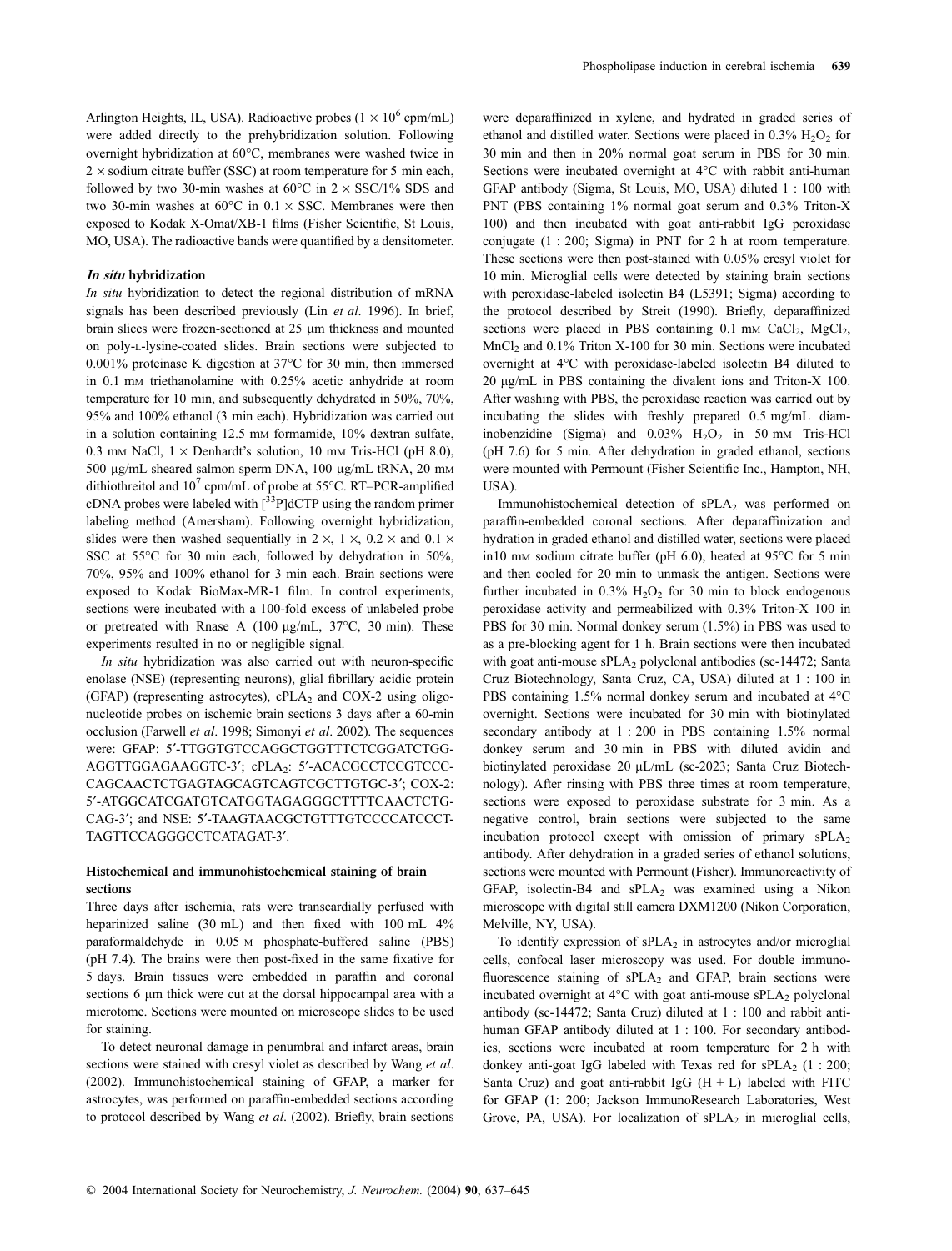slides were incubated overnight at  $4^{\circ}$ C with goat anti-mouse polyclonal sPLA2 antibody at 1 : 100 dilution followed by donkey anti-goat IgG labeled with Texas red (1 : 200; Santa Cruz) and isolectin-B4 labeled FITC  $(12.5 \mu g/mL)$ ; Sigma) at room temperature for 2 h.

To demonstrate the presence of damaged nuclei, brain sections were stained with 0.1 µg/mL 4',6-Diamidine-2'-phenylindole (DAPI) (Roche Molecular Biochemicals, Indianapolis, IN, USA) in PBS for 20 min at room temperature. After staining, slides were washed three times with PBS for 5 min and coverslips were applied with Crystal/ Mount media (Fisher). Slides were stored in a dark location for microscopic examination.

Confocal microscopy was carried out in the Molecular Cytology Core (University of Missouri, MO, USA) using an Olympus IX-70 inverted microscope (Olympus America, Melville, NY, USA) with a Sensys digital camera and a Bio-Rad Radiance 2000 sharp laser scanning confocal microscope (Bio-Rad, Hercules, CA, USA). The images were obtained using sequential excitation of 488 and 568 nm laser lines under 515/30 nm (488 line) and 600/40 nm (568 line) emission filters, and pictures were captured through a water immersion objective. The confocal images were obtained with single optical sections along the median plane of the sample.

#### Statistical analysis

One-way ANOVA followed by post-hoc Fisher-protected t-test using the GB-STAT 5.0.4 program (Dynamic Microsystem, Silver Springs, MD, USA) was used to compare the temporal expression of sPLA<sub>2</sub>-IIA mRNAs.  $p \le 0.05$  was considered significant.

### **Results**

# Expression of  $sPLA_2$ -IIA mRNA after ischemiareperfusion

Northern blot analysis and RT–PCR were carried out with RNA extracted from the ischemic or non-ischemic (sham) right MCA cortex at different times after 60 min of ischemia and reperfusion. There were low levels of  $sPLA_2$ -IIA in the sham controls (Fig. 1). However, significant ( $p < 0.05$ ) increases in  $sPLA_2$ -IIA mRNA could be observed during two time periods: a small increase at 30 min after 60 min ischemia and a late-phase increase between 12 and 72 h after reperfusion (Fig. 1). Figure 1 also shows a decline in  $sPLA_2$ -IIA mRNA levels after 72 h but a slight increase was observed after 14 days (Fig. 1).

In situ hybridization using coronal sections was carried out to further examine the regional distribution of  $sPLA_2-IIA$ mRNA at different times after 60 min of ischemia. The increase in  $sPLA_2$ -IIA mRNA observed at 30 min after 60 min ischemia was found mainly in the ischemic right MCA cortex (Fig. 2). However, the increase in  $sPLA_2-IIA$ mRNA at 1 and 3 days after 60 min ischemia was observed mainly in the penumbral area (Fig. 2). There was no obvious increase in mRNA in the right MCA cortex in similar coronal sections from brains obtained 3 days after sham operation (data not shown).



Fig. 1 Time course of  $sPLA_2$ -IIA mRNA in the ischemic cortex after 60 min of ischemia. 0 represents the end of the 60-min period of ischemia (MCA occlusion). (a) Representative RT–PCR analysis. (b) Typical northern blot analysis showing expression of mRNA for sPLA<sub>2</sub>-IIA. (c) The same blots were stripped and rehybridized with GAPDH to serve as controls. (d) Radioactive bands were quantified and normalized with those derived from GAPDH mRNA. Sham-operated controls (Sh) were arbitrarily defined as 1. Data are expressed as mean  $\pm$  SD ( $n = 4$  for each time point).  $p < 0.05$ , \*\*0.01 versus sham-operated controls (one-way ANOVA followed by post-hoc Fisherprotected t-test).



Fig. 2 Photomicrographs from in situ hybridization study depicting regional distribution of sPLA<sub>2</sub>-IIA mRNA in sham control (a), 30 min (b), 1 day (c) and 3 days (d) after MCA occlusion for 60 min. Coronal brain sections (25  $\mu$ m) were hybridized with <sup>33</sup>P-labeled probes. Similar results were observed in two other experiments.

Expression of NSE, GFAP, COX-2 and cPLA $_2$  mRNA

In situ hybridization was carried out to examine mRNA expression of  $cPLA_2$  and  $COX-2$  in brain sections obtained 3 days after ischemia for 60 min. Consecutive sections were also probed for NSE and GFAP mRNAs, which represented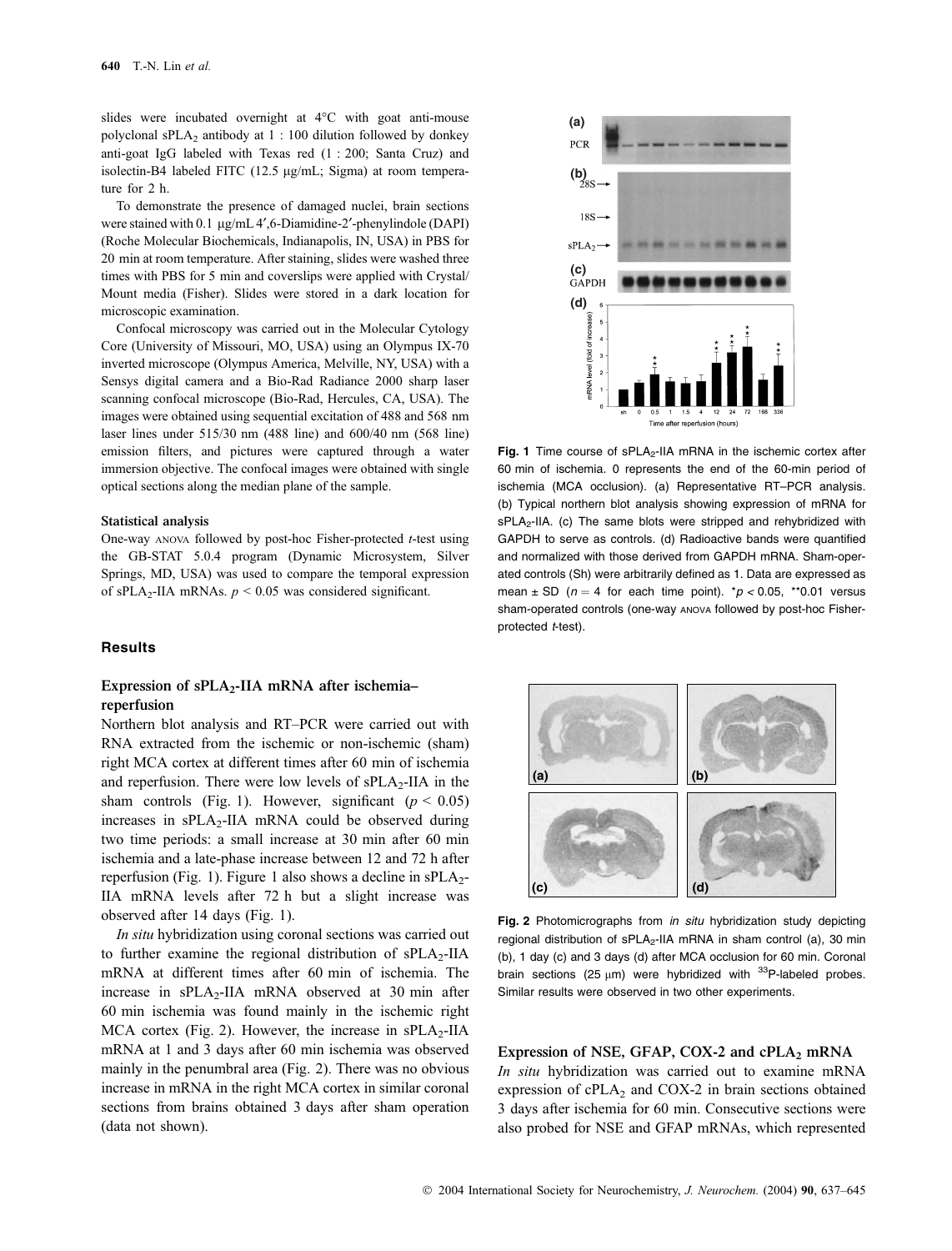

Fig. 3 Photomicrographs from in situ hybridization depicting regional expression of mRNA for (a) NSE (b) GFAP (c)  $cPLA<sub>2</sub>$  and (d) COX-2 in coronal sections of brain obtained 3 days after ischemia lasting 60 min.



Fig. 4 Cresyl violet staining of brain coronal sections showing neurons in the contralateral cortex (a), penumbral area (b) and infarct area (c). (Original magnification  $\times$  400).

genes specific for neurons and astrocytes respectively. Focal ischemia resulted in the formation of a large infarct in the ischemic right MCA cortex. Examination of the NSE mRNA pattern indicated loss of neurons in the infarct area (Fig. 3a), whereas GFAP mRNA markedly increased in the penumbral area (Fig. 3b). Although mRNA for  $cPLA_2$  appeared to be present in most brain regions, it was especially abundant in the hippocampal region and the dentate gyrus (Fig. 3c). However, there was no obvious changes in  $cPLA_2$  mRNA depression in the penumbral area. Expression of COX-2 mRNA seemed to be particularly intense in the hippocampal CA3 area and in the dentate gyrus (Fig. 3d). At 3 days after 60 min of ischemia, an increase in COX-2 mRNA expression was observed in the piriform cortex and in the penumbral area (Fig. 3d).



Fig. 5 (a–c) Immunohistochemical staining of  $sPLA_2$ -IIA in the penumbral, infarct and contralateral cortex regions of rat coronal sections at 3 days after 60 min of ischemia. (d–f) Immunostaining of GFAP (astrocytes) followed by post-staining with cresyl violet (neurons). (g–i) Isolectin B4-positive microglial cells. (Original magnification  $\times$  400).

## Histochemistry and immunohistochemistry of neurons, glia and  $sPLA_2$ -IIA in infarct area, penumbral area and contralateral cortex of rat brain sections

Cresyl violet was used to detect neurons in different brain regions at 3 days after the 60-min ischemic insult. As shown in Fig. 4(a), neurons in the contralateral cortex were mostly round with small nuclei. In the penumbral area (Fig. 4b), there was a mixture of round and angular neurons, whereas there were almost no round neurons in the infarct area (Fig. 4c).

A polyclonal antibody (Santa Cruz sc-14472) was used to examine the immunoreactivity of sPLA<sub>2</sub>-IIA in brain sections obtained at 3 days after 60 min ischemia– reperfusion. Parallel brain sections were immunostained with GFAP and isolectin B4 to detect astrocytes and microglial cells in the penumbral, infarct and contralateral areas.  $sPLA_2$ -IIA immunoreactivity was found mainly in the penumbral area and only background activity was present in the contralateral cortex (Figs 5a–c). This expression profile was similar to that seen in sections immunostained for GFAP-positive astrocytes (Figs 5d–f). On the other hand, isolectin B4-positive microglial cells were found in both the penumbral area and the infarct area, but not in the contralateral cortex (Figs 5g–i).

Although early expression of  $sPLA_2$ -IIA mRNA was noted in the ipsilateral cortex at 30 min after the 60-min ischemic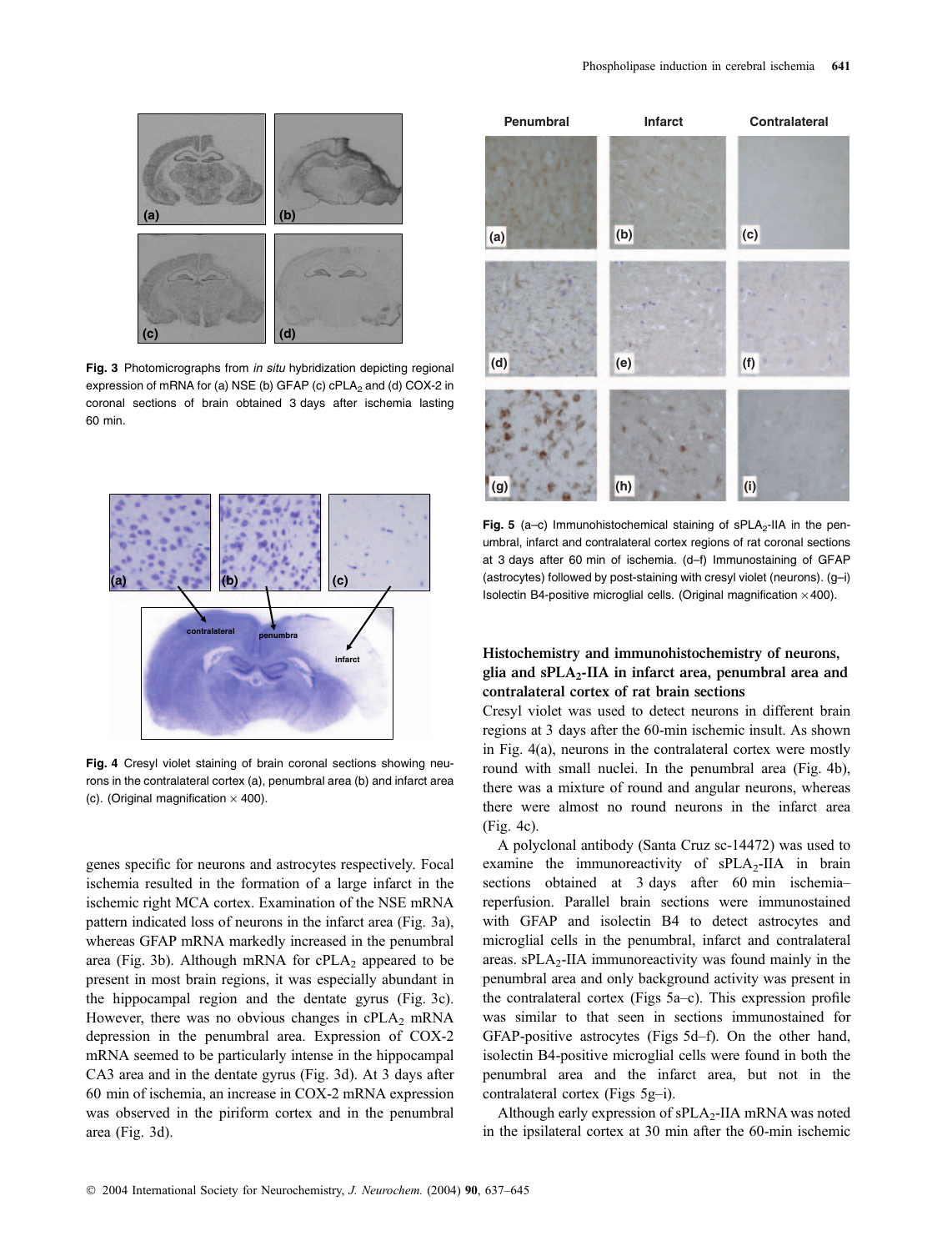

Fig. 6 Confocal microscopic images documenting the localization of  $sPLA<sub>2</sub>-IIA$  immunoreactivity in GFAP-positive astrocytes but not in isolectin B4-positive microglial cells in parietal cortex 3 days after ischemia for 60 min. High-power photomicrographs showing GFAPastrocytes (a; green) and sPLA<sub>2</sub>-IIA (b; red) co-localized (c; yellow) in the penumbral area. Isolectin B4-positive microglial cells are present in the infarct area (d) but these cells do not show positive immunoreactivity for  $sPLA_2-IIA$  (e). DAPI-stained brain sections (f) indicate numerous degenerating nuclei in the infarct area. (Original magnification:  $a-c$ ,  $\times$  1000;  $d-f$ ,  $\times$  400).

insult, attempts to immunostain brain sections with  $sPLA<sub>2</sub>$ -IIA antibody at 1 and 4 h after ischemia failed to detect positive cells in these brain sections (data not shown). An increase in immunoreactivity could be observed after 1 day although our experiment used the 3-day samples (data not shown).

Confocal microscopy was used to examine brain sections after double-immunostaining with  $sPLA_2$ -IIA and GFAP antibodies. This demonstrated localization of  $sPLA_2-IIA$ immunoreactivity in GFAP-positive astrocytes in the penumbral area (Figs 6a–c). On the other hand, despite clear demonstration of isolectin B4-positive microglial cells in the infarct area, these cells failed to show  $sPLA_2$ -IIA immunoreactivity (Figs 6d and e). DAPI staining revealed degenerating nuclei in the infarct area (Fig. 6f).

## Discussion

Our study provided new information with regard to the increased response of  $sPLA_2$ -IIA mRNA and immunoreactivity owing to injury resulting from focal transient cerebral ischemia–reperfusion in the rat brain. After occlusion of the MCA for 60 min, RT–PCR and northern blot analysis indicated a biphasic increase in  $sPLA_2$ -IIA mRNA expression, first in the ischemic right MCA cortex at 30 min and

then in the penumbral area between 12 h and 14 days. The increase in  $sPLA_2$ -IIA appeared to peak at 3 days and subsequently decrease although the physiological significance of the decrease to near-normal levels in 7 days followed by a small increase at 14 days is not known. The late phase increase in sPLA<sub>2</sub>-IIA mRNA seemed to correlate well with the increase in GFAP mRNA in the penumbral area, suggesting a link between  $sPLA_2-IIA$  and reactive astrocytes. An immunohistochemical study using goat antimouse sPLA<sub>2</sub> polyclonal antibodies revealed positive immunoreactivity of sPLA<sub>2</sub>-IIA in astrocytes in the penumbral area.

It is well recognized that reactive astrogliosis, as demonstrated by an increase in GFAP mRNA or protein expression, is an important marker of both global and focal cerebral ischemia (Cheung et al. 1999; Wang et al. 2002). Besides GFAP, reactive astrogliosis is also accompanied by an increase in mRNA expression of other cytoskeletal proteins, such as  $\beta$ -actin, suggesting considerable cytoskeletal rearrangement (Zhang et al. 1995). Reactive gliosis (astrocytes and microglial cells) is regarded an important process contributing to the inflammatory response in cerebral ischemia–reperfusion (Iadecola and Alexander 2001). Studies with cultured astrocytes have demonstrated the ability of astrocytes to respond to pro-inflammatory cytokines in the induction of genes including  $sPLA_2$ , COX-2 and inducible nitric oxide synthase (Oka and Arita 1991; Tong et al. 1995; Li et al. 1999; Morioka et al. 2002; Xu et al. 2003). Thus, the increase in  $\text{SPLA}_2\text{-IIA}$  and immunoreactivity observed in the penumbral area after ischemia is in agreement with the known features of astrogliosis.

The observation of an initial phase (30 min after occlusion of the MCA for 60 min) of increase in  $sPLA_2$ -IIA mRNA but not immunoreactivity in the ischemic cortex is intriguing. Previously, Lauritzen et al. (1994) reported a biphasic increase in  $sPLA_2$ -IIA mRNA in a global cerebral ischemia model, although the first phase was noted between 1 and 6 h and the second phase after 7 days. Because the early reoxygenated period is marked by increased energy supply and cellular activities, including increase expression of immediate early genes (An et al. 1993; Lin et al. 1997), it is possible that the increase in  $sPLA_2$ -IIA mRNA observed during this period represents a response of astrocytes to the re-oxygenation process (Sun and Hsu 1996). However, with increasing time after ischemia–reperfusion, protein synthesis in neurons and astrocytes in the ischemic cortex may be halted owing to a second phase of depletion of energy and the onset of cell death pathways (Chen et al. 1993; Zhang et al. 1995; Sun and Hsu 1996).

Extensive infiltration of microglial cells clustering around the border of the infarct area was observed. The association of microglial cells with dying neurons (and possibly astrocytes) in the infarct area is in agreement with the scavenging role of microglial cells for removal of cellular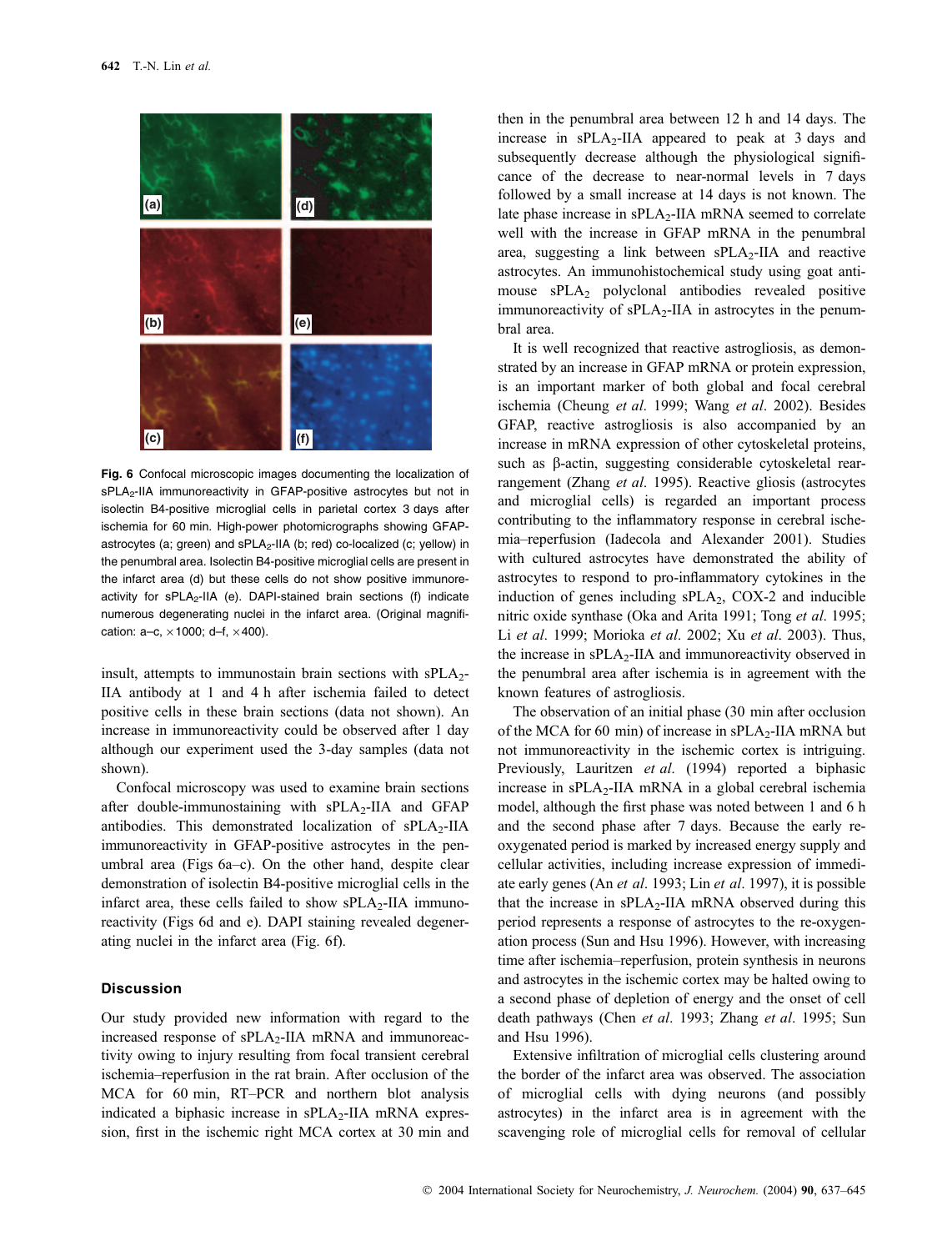debris. Activation of microglial cells is known to play a role in the immune response associated with a number of neurodegenerative diseases (Aloisi 2001). Surprisingly, our study failed to detect sPLA2-IIA immunoreactivity in microglial cells. Because multiple subtypes of  $PLA<sub>2</sub>$  are present in brain (Molloy et al. 1998; Valentin and Lambeau 2000; Balboa et al. 2002), it is possible that microglial cells in rat harbor other  $sPLA_2$  subtypes, e.g.  $sPLA_2$  IIC and V, that do not cross-react with the  $sPLA_2$ -IIA antibodies. The presence of these other  $sPLA_2$  subtypes in astrocytes and/or microglial cells may explain the discrepancy between measurement of  $sPLA_2$  activity (using specific inhibitors) and immunohistochemical findings (Yagami et al. 2002). Studies to measure activity of  $PLA<sub>2</sub>$  subtypes in brain tissue are often limited by the specificity of inhibitors (Yang et al. 1999). Future studies using molecular tools are needed to better define the involvement of  $sPLA_2$  subtypes in glial cell activation.

The rapid release of free fatty acids in response to cerebral ischemia has been well demonstrated by Bazan (1970). Our earlier study indicated a time-dependent increase in free fatty acids during the 60-min MCA ligation, and a second phase of free fatty acid increase at 16 and 24 h after reperfusion (Zhang and Sun 1995). Because  $cPLA<sub>2</sub>$  activation is intimately linked to receptor-mediated signaling pathways (Sun et al. 2004), it is possible that the increase in free fatty acid release during the early phase of ischemia is the result of  $cPLA<sub>2</sub>$  activation in both neurons and glial cells. Excessive release of ATP may stimulate  $cPLA_2$  in astrocytes through up-regulation of signaling pathways mediated by P2Y purinergic receptors (Xu et al. 2002). There is also evidence for an increase in  $cPLA_2$  mRNA expression in brain in response to global cerebral ischemia (Owada et al. 1994; Clemens et al. 1996; Stephenson et al. 1999). Kishimoto et al. (1999) reported high levels of  $cPLA_2$  mRNA expression associated with neurons in the rat hippocampus. Although a similar pattern of  $cPLA<sub>2</sub>$  mRNA distribution was found in our study, we failed to detect obvious changes in the penumbral region at 3 days after 60 min of MCA occlusion. The transient focal cerebral ischemia resulting from MCA occlusion represents a rather specific model of insult to the cortex, and the present results provide evidence for clear differences in  $cPLA_2$  mRNA response depending on the model of cerebral ischemia and nature of cellular damage in the brain.

As COX-2 is downstream of the  $PLA_2$  pathways and the  $PLA_2-COX$  cascade is important in mediating production of prostanoids that elicit physiological responses associated with cerebral ischemic damage, it seemed important to examine COX expression in brain after MCA occlusion. PLA<sub>2</sub> and COX-2 inhibitors have been successful in ameliorating injury due to ischemia–reperfusion (Pilitsis et al. 2002; Yagami et al. 2002). In this study, in situ hybridization using brain samples obtained 3 days after 60 min MCA occlusion demonstrated constitutive expression

of COX-2 mRNA in the hippocampal region, especially in the dentate gyrus. Similar to the  $cPLA_2$  mRNA pattern, COX-2 mRNA in the hippocampal region was not altered as a result of MCA occlusion. On the other hand, in agreement with previous reports (Collaco-Moraes et al. 1996; Koistinaho et al. 1999), there was an increase in COX-2 mRNA expression in the penumbral area, albeit not as robust as that for GFAP mRNA. The present results agree with those observed in cultured astrocytes, showing that proinflammatory cytokines could cause the induction of COX-2 and sPLA2, and that both events are important for the production of prostaglandins (Xu et al. 2003).

Demonstration of an increase in  $sPLA_2$ -IIA expression in reactive astrocytes is an initial step in the determination of the physiological role of this group of enzymes in ischemic injury. Previously, sPLA<sub>2</sub> was found in synaptic components and released together with excitation (Matsuzawa et al. 1996).  $sPLA_2$  purified from taipan venom was shown to bind neural membranes with high affinity and elicit neurotoxicity (Lambeau et al. 1989). More recently, human sPLA<sub>2</sub>-IIA was also shown to pontentiate  $Ca^{2+}$  influx through L-type voltage-sensitive  $Ca^{2+}$  channels in neurons (Yagami *et al.* 2003). Indeed, there is strong evidence for  $sPLA_2$ -enhanced glutamate signaling leading to neuronal cell death (Kolko et al. 1996, 1999; DeCoster et al. 2002; Rodriguez de Turco et al. 2002). Consequently, it is possible that release of  $sPLA_2$ -IIA from reactive astrocytes during ischemia–reperfusion may constitute a source of injury to neurons. This notion is supported by the ability of indoxam, a specific  $sPLA<sub>2</sub>$ inhibitor, to ameliorate apoptotic neuronal cell death (Yagami et al. 2002).

Although an increase in  $PLA_2$  expression and activity has been implicated in a number of neurodegenerative diseases (Sun et al. 2004), more studies are needed to identify the  $PLA<sub>2</sub>$  subtypes and their cellular involvement in these disease processes. Information on the cellular origin of  $sPLA_2$ -IIA in brain and mechanisms leading to its response to ischemic injury will be an important step towards development of new therapeutic approaches to ameliorating neuronal damage in neurodegenerative disease.

#### Acknowledgements

This work was supported in part by DHHS 5 P01 ES10535 and 1 P01 AG18357 from National Institutes of Health (NIH) and grants from National Science Council and Academia Sinica, Taiwan.

## **References**

Aloisi F. (2001) Immune function of microglial. Glia 36, 165–179.

An G., Lin T. N., Liu J. S., Xue J. J., He Y. Y. and Hsu C. Y. (1993) Expression of c-fos and c-jun family genes after focal cerebral ischemia. Ann. Neurol. 33, 457–464.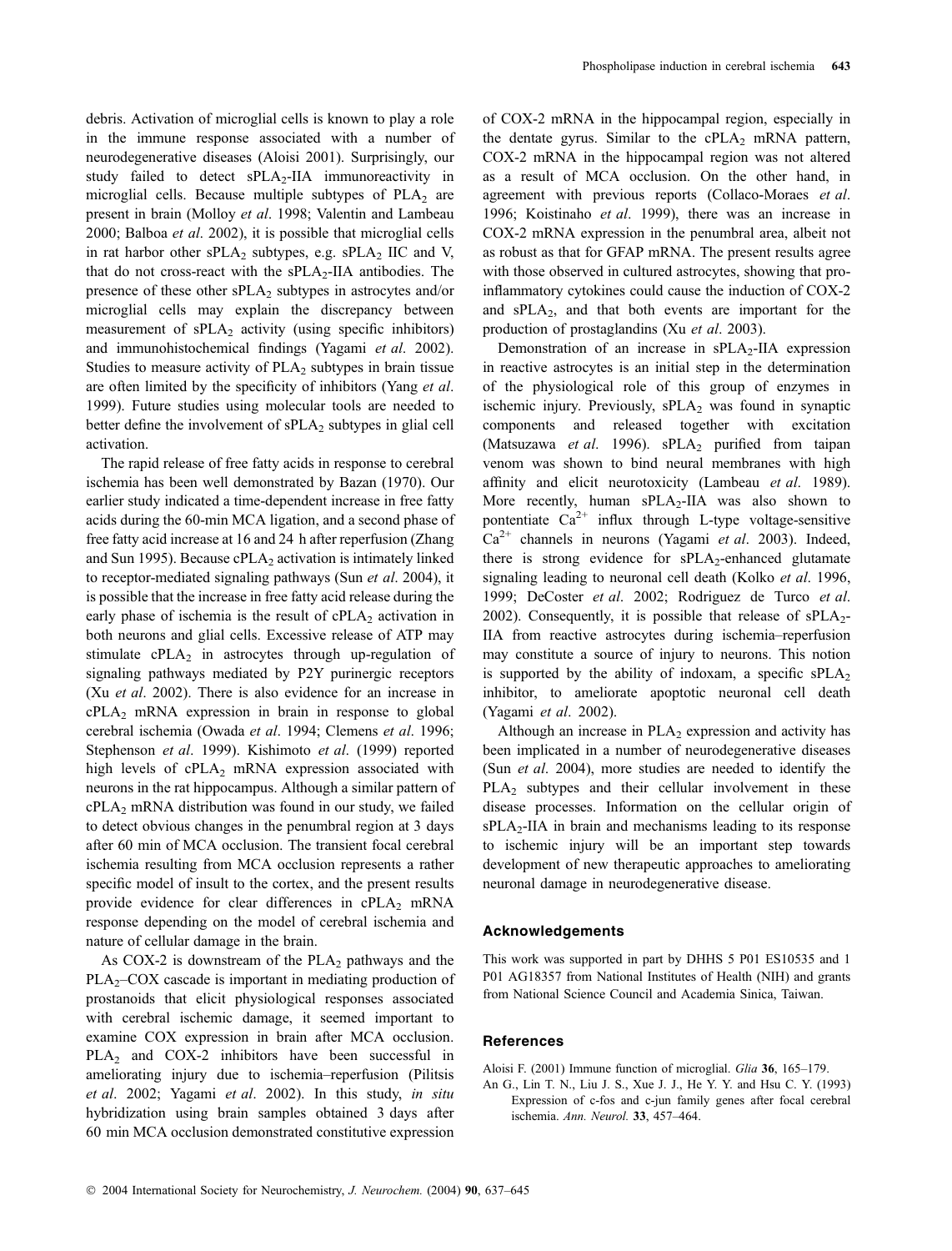- Arai K., Ikegaya Y., Nakatani Y., Kudo I., Nishiyama N. and Matsuki N. (2001) Phospholipase A2 mediates ischemic injury in the hippocampus: a regional difference of neuronal vulnerability. Eur. J. Neurosci. 13, 2319–2323.
- Balboa M. A., Varela-Nieto I., Lucas K. K. and Dennis E. A. (2002) Expression and function of phospholipase A2 in brain. FEBS Lett. 531, 12–17.
- Bazan N. G. (1970) Effects of ischemia and electroconvulsive shock on free fatty acid pool in the brain. Biochim. Biophys. Acta 218, 1–10.
- Chen H., Chopp M., Schultz L., Bodzin G. and Garcia J. H. (1993) Sequential neuronal and astrocytic changes after transient middle cerebral artery occlusion in the rat. J. Neurol. Sci. 118, 109-116.
- Chen S. T., Hsu C. Y., Hogan E. L., Macriq H. and Balentine J. D. (1986) A model of focal ischemic stroke in the rat: reproducible extensive cortical infarction. Stroke 17, 738-743.
- Cheung W. M., Wang C. K., Kuo J. S. and Lin T. N. (1999) Changes in the level of glial fibrillary acidic protein (GFAP) after mild and severe focal cerebral ischemia. Chin. J. Physiol. 42, 227–235.
- Clemens J. A., Stephenson D. T., Smalstig E. B., Roberts E. F., Johnstone E. M., Sharp J. D., Little S. P. and Kramer R. M. (1996) Reactive glia express cytosolic phospholipase  $A_2$  after transient global forebrain ischemia in the rat. Stroke 27, 526–535.
- Collaco-Moraes Y., Aspey B., Harrison M. and de Belleroche J. (1996) Cyclooxygenase-2 messenger RNA induction in focal cerebral ischemia. J. Cereb. Blood Flow Metab. 16, 1366–1372.
- Cummings B. S., Mchowat J. and Schnellmann R. G. (2000) Phospholipase A<sub>2</sub>s in cell injury and death. J. Pharmacol. Exp. Ther. 294, 793–799.
- DeCoster M. A., Lambeau G., Lazdunski M. and Bazan N. G. (2002) Secreted phospholipase A<sub>2</sub> potentiates glutamate-induced calcium increase and cell death in primary neuronal cultures. J. Neurosci. Res. 67, 634–645.
- Farooqui A. A., Yang H.-C., Rosenberger T. A. and Horrocks L. A. (1997) Phospholipase  $A_2$  and its role in brain tissue. J. Neurochem. 69, 889–901.
- Farwell W., Simonyi A., Scott H., Zhang J. P., Carruthers V., Madsen R., Johnson J. and Sun G. Y. (1998) Effects of ischemic tolerance on mRNA levels of inositol 1,4,5-trisphosphate receptor 1,  $\beta$ -actin and neuron specific enolase in the gerbil brain. Neurochem. Res. 23, 543–546.
- Fuentes I., Hernandez M., Nieto M. I. and Crespo M. S. (2002) Biological effects of group IIA secreted phospholipase A2. FEBS Lett. 531, 7–11.
- Iadecola C. and Alexander M. (2001) Cerebral ischemia and inflammation. Curr. Opin. Neurol. 14, 89–94.
- Ishizaki J., Ohara O., Nakamura E., Tamaki M., Ono T., Kanda A., Yoshida N., Teraoka H., Tojo H. and Okamoto M. (1989) cDNA cloning and sequence determination of rat membrane-associated phospholipase A2. Biochem. Biophys. Res. Commun. 162, 1030–1036.
- Kishimoto K., Matsumura K., Kataoka Y., Morii H. and Watanabe Y. (1999) Localization of cytosolic phospholipase A2 messenger RNA mainly in neurons in the rat brain. Neuroscience 92, 1061– 1077.
- Koistinaho J., Koponen S. and Chan P. H. (1999) Expression of cyclooxygenase-2 mRNA after global ischemia is regulated by AMPA receptors and glucocorticoids. Stroke 30, 1900–1906.
- Kolko M., Decoster M. A., RodriqueZ. de Turco E. B. and Bazan N. G. (1996) Synergy by secretory phospholipase A-2 and glutamate on inducing cell death and sustained arachidonic acid metabolic changes in primary cortical neuronal cultures. J. Biol. Chem. 271, 32711–32728.
- Kolko M., Bruhn T., Christensen T., Lazdunski M., Lambeau G., Bazan N. G. and Diemer N. (1999) Secretory phospholipase  $A_2$

potentiates glutamate-induced rat striatal neuronal cell death in vivo. Neurosci. Lett. 274, 167–170.

- Lambeau G., Bahanin J., Schweitz H., Qar J. and Lazdunski M. (1989) Identification and properties of very high affinity brain membranebinding sites for a neurotoxic phospholipase from the taipan venom. J. Biol. Chem. 264, 11503–11510.
- Lauritzen I., Heurteaux C. and Lazdunski M. (1994) Expression of group II phospholipase A2 in rat brain after severe forebrain ischemia and in endotoxic shock. Brain Res. 651, 353–356.
- Li W., Xia J. and Sun G. Y. (1999) Cytokine induction of iNOS and  $sPLA<sub>2</sub>$  in immortalized astrocytes (DITNC): response to genistein and pyrrolidine dithiocarbamate. J. Interferon Cytokine Res. 19, 121–127.
- Lin T. N., He Y. Y., Wu G., Khan M. and Hsu C. Y. (1993) Effect of brain edema on infarct volume in a focal cerebral ischemia model in the rat. Stroke 24, 117–121.
- Lin T. N., Chen J. J., Wang S. J., Cheng J. T., Chi S. I., Shyu A. B., Sun G. Y. and Hsu C. Y. (1996) Expression of NGF1-B mRNA in a rat focal cerebral ischemia–reperfusion model. Mol. Brain Res. 43, 149–156.
- Lin T. N., Te J., Huang H. C., Chi S. I. and Hsu C. Y. (1997) Prolongation and enhancement of postischemic c-fos expression after fasting. Stroke 28, 412–418.
- Lin T. N., Wang C. K., Cheung W. M. and Hsu C. Y. (2000) Induction of angiopoietin and tie receptor mRNA expression following cerebral ischemia–reperfusion. J. Cereb. Blood Flow Metab. 20, 387–395.
- Lin T. N., Sun S. W., Cheung W. M., Li F. and Chang C. (2002) Dynamic changes in cerebral blood flow and angiogenesis after transient focal cerebral ischemia in rats: evaluation with serial MRI. Stroke 33, 2985–2991.
- Matsuzawa A., Murakami M., Atsumi G., Imai K., Prados P., Inue K. and Kudo I. (1996) Release of secretory phospholipase A2 from rat neuronal cells and its possible function in the regulation of catecholamine secretion. Biochem. J. 318, 701–709.
- Molloy G. Y., Rattray M. and Williams R. J. (1998) Genes encoding multiple forms of phospholipase A2 are expressed in rat brain. Neurosci. Lett. 258, 139–142.
- Morioka N., Takeda K., Kumagai K., Hanada T., Ikoma K., Hide I., Inoue A. and Nakata Y. (2002) Interleukin-1 beta-induced substance P release from rat cultured primary afferent neurons driven by two phospholipase A2 enzymes: secretory type IIA and cytosolic type IV. J. Neurochem. 80, 989-997.
- Murakami M. and Kudo I. (2002) Phospholipase A<sub>2</sub>. J. Biochem. 131, 285–292.
- Murakami M., Nakatani Y., Atsumi G.-I., Inoue K. and Kudo I. (1997) Regulatory functions of phospholipase A<sub>2</sub>. Crit. Rev. Immunol. 17, 225–283.
- Oka S. and Arita H. (1991) Inflammatory factors stimulate expression of group II phospholipase  $A_2$  in rat cultured astrocytes. J. Biol. Chem. 266, 9956–9960.
- Owada Y., Tominaga Y., Yoshimoto T. and Kondo H. (1994) Molecular cloning of rat cDNA for cytosolic phospholipase  $A_2$  and the increased gene expression in the dentate gyrus following transient forebrain ischemia. Mol. Brain Res. 25, 364–368.
- Pilitsis J. G., Diaz F. G., O'Regan M. H. and Phillis J. W. (2002) Differential effects of phospholipase inhibitors on free fatty acid efflux in rat cerebral cortex during ischemia-reperfusion injury. Brain Res. 951, 96–106.
- Rodriguez de Turco E. B., Jackson F. R., DeCoster M. A., Kolko M. and Bazan N. G. (2002) Glutamate signaling and secretory phospholipase A2 modulate the release of arachidonic acid from neuronal membranes. J. Neurosci. Res. 68, 558-567.